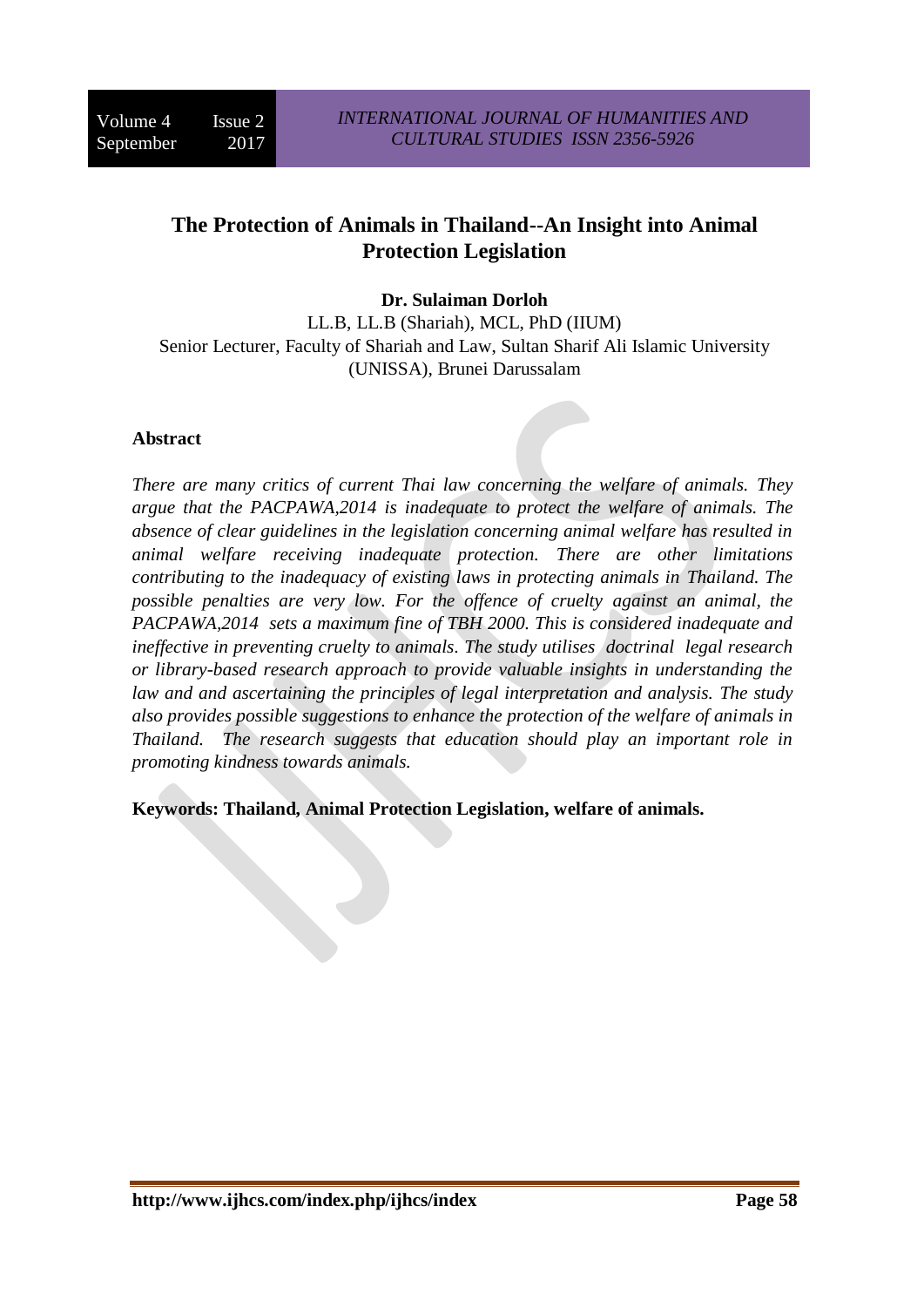## **Introduction**

This paper will examine the existing laws from two angles, firstly from the livestock's welfare perspective and secondly from the pet or stray animals' welfare. Animal protection laws in this country are derived from three sources of legislation i.e. the Wild Animal Reservation and Protection Act, 1992( WARPA,1992), the Prevention of Animal Cruelty and Provision of Animal Welfare Act, 2014(PACPAWA,2014) and the Penal Code of Thailand (PCT,1956). In Thailand which form the context for the discussion in this paper, instances of animal cruelty are frequently reported. This paper seeks to address this problem by identifying interpretation of existing cruelty laws that will best promote their objectives and effectiveness. Suggestions will also be made as to how existing laws could be improved to meet modern international standards in the protection of animals from cruelty and in improving animal welfare. This paper will also identify and discuss some of Islamic point of views concerning the treatment of animals.

#### **Sources of Animal Protection Legislation in Thailand**

There are two sources of Animal Protection Legistlation in Thailand.

## **I. Wild Animal Reservation and Protection Act, 1992**

The Wild Animal Reservation and Protection Act,1992 (WARPA 1992) is intended to regulate certain defined wild animals generally outside human control. It covers activities involving huntuing,propagating and trading of wildlife.

The Act is divided into eight chapters. It begins with Chapter I—General Provisions; Chapter II—The National Wildlife Preservation and Protection Committee; Chapter III Hunting, Propagating and Trading of Wildlife; Chapter IV --- Importing and Exporting Wildlife; Chapter V--- A Public Zoo; Chapter VI --- Prohibited Areas and Places for Hunting Wildlife; Chapter VII --- The Competent Officers; Chapter VIII --- Penalties; and lastly Chapter IV --- Transitory Provisions

By examining the WARPA, 1992 it is found that the WARPA's main objective is primarily to protect wildlife or to prevent spreading of animal diseases and conservation of livestock for human consumption. Since then, it has undergone various amendments, until its most recent amendment on 28 February 2014. The aims of the new bill are to make animal owners more conscious of their responsibilities and to provide proper care for their animals. The bill seeks to impose harsh punishments on animal owners who fall to take care of their animals. The bill is also aimed at controlling the movement of animals and methods of animal slaughter, preventing cruelty to animals, and providing measures pertaining to the general welfare, conservation and improvement of animals in Thailand. The power to make law and policy under the WARPA,1992 is given to the Minister of Agro-Based Industry through the Department of Veterinary Services.

## **II. Prevention of Animal Cruelty and Provision of Animal Welfare Act, 2014**

Due to the rise of public concern and a growing awareness concerning animal welfare, the Thai government is now in the process of passing a new law to repeal the Prevention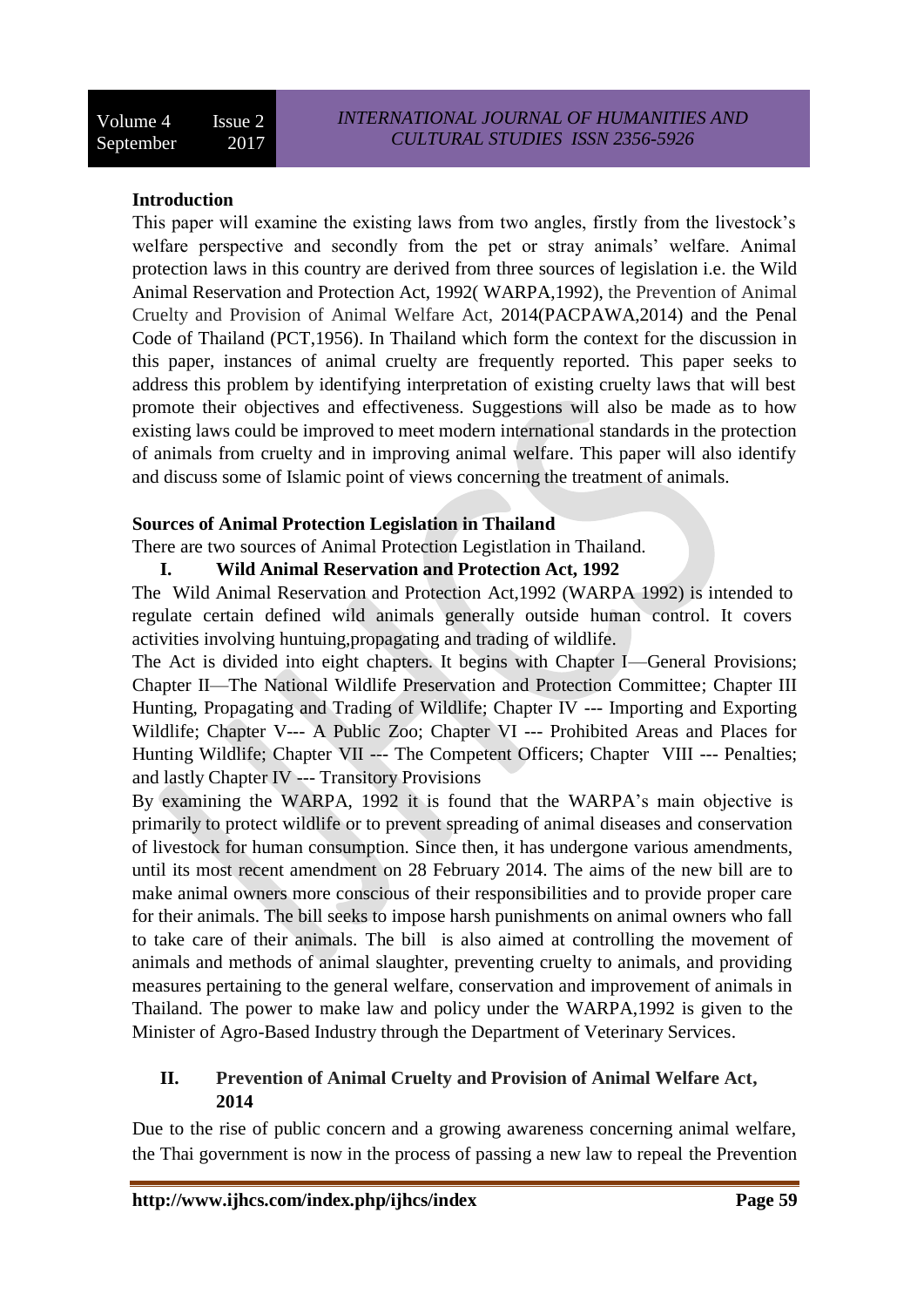of Animal Cruelty and Provision of Animal Welfare Act, 2014 (PACPAWA, 2014). Due to the outrage of the abuse of pet or stray animal incident in Thailand, The Prevention of Animal Cruelty and Provisionof Animal Welfare Act, 2014 (PACPAWA, 2014) was gazzetted on 28 February 2014.

The PACPAWA,2014 consists of eight Chapters, i.e. Chapter I ---Animal Anti-Cruelty and Welfare Committee; Chapter 2--- Animal Welfare Organization; Chapter 3---Animal Assistent Establishment; Chapter 4 ---Animal Anti-Cruelty; Chapter 5 --- Animal Welfare; Chapter 6 ---The Competent Welfare Officers; Chapter 7 ---Penalies; Chapter 8 --- Transitory Provisions

The PACPWA,2014 expands on the WARPA , 1992 in many aspects and can be summarized into the following points.

Firstly, the WARPA, 1992 establishes the formation of an Animal Anti Cruelty and Welfare Committee, which among others, will conduct any activities involving animal welfare and monitor the work of organizations established for the purpose of preventing trauma, pain or suffering of animals. In furtherance to the above, the committee will also work closely with the other welfare organizations and associations that registered under this Act.

Secondly, the WARPA, 1992 creates a duty of care by owners to provide appropriate animal welfare with sufficient habitation, food and water.<sup>1</sup> Owners have to ensure animals are free from pain and suffering, injury and diseases at all material times.

Fourthly, fines for not more than forty thousands Thai baht (THB) could be ordered by courts for any act of cruelty perpetrated onto animals.<sup>2</sup>

The Fifth point is that a search warrant will be needed to search and seize premises.

Tirapongse Pangsrivongse, president of the Thai Society for the Prevention of Cruelty to Animals, was of the view that the bill is "a victory for rights groups" but that it need to further outline and specify what constitutes cruelty. He also said that "...by only specifying piecemeal details of cruel acts, the bill will exclude more cruel acts than it includes,"

The defendant was charged for cruelly ill-treating and torturing her cat by throwing her cat from the fifth- floor of her aparment. The Bangkok North Municipal Court imposed two months' imprisonment.<sup>3</sup>

Last but not least, the Ministery of Agriculture and Coorperatives is conferred many powers under the PACPAWA, 2014. The minister has authority, from time to time to

 $\overline{a}$ 

 $^{\rm 1}$  The PACPWA,2014 , Chapter 5, <code>sections</code> 19 to 21

<sup>&</sup>lt;sup>2</sup> Ibid, Chapter 4, section 17

<sup>3</sup> See " Online Reporters", *The Bangkok Post* (28/01/2016)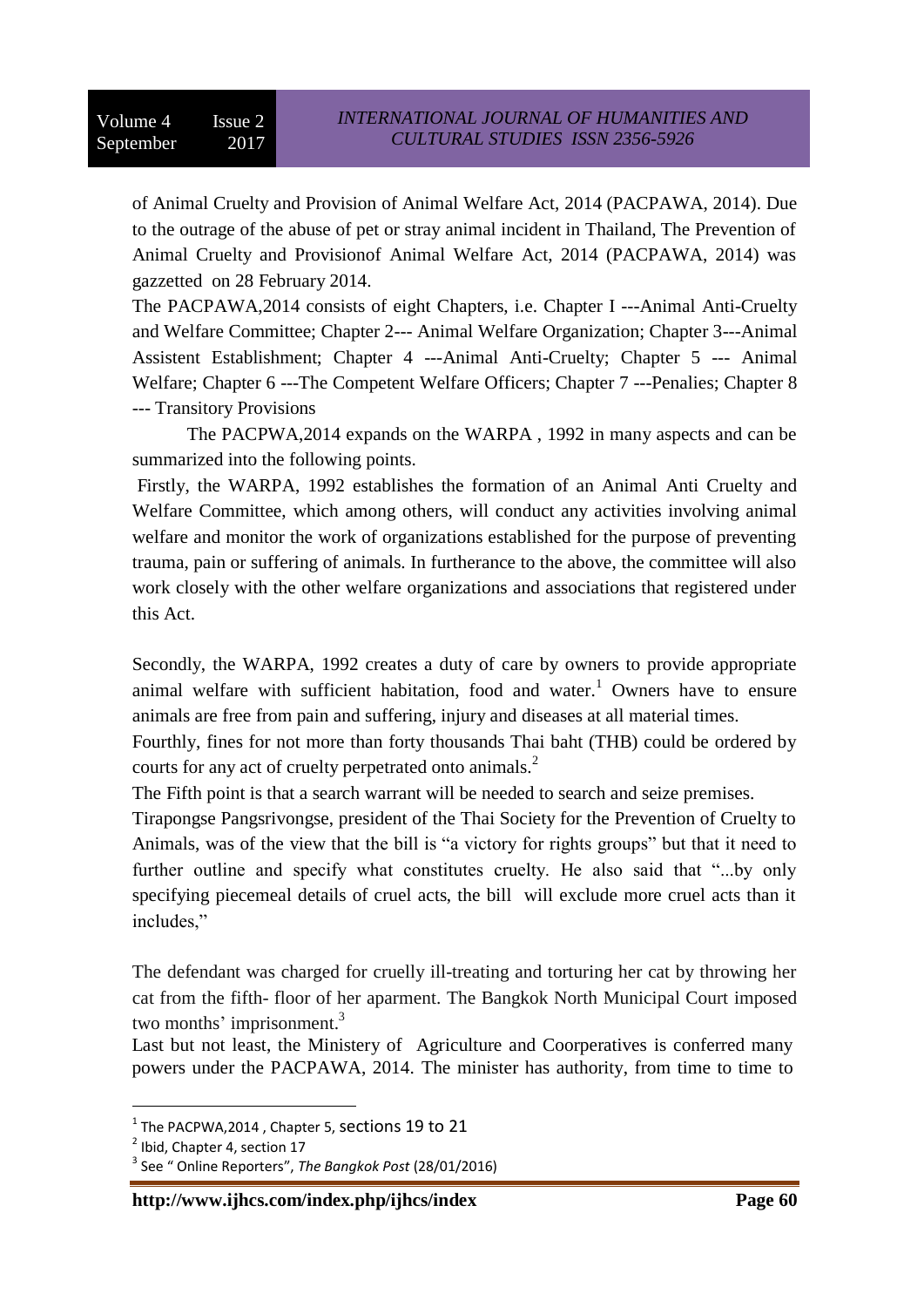issue an order as may be expedient to comply with an order from minister.<sup>4</sup> The enforcement agency of this Act is the Department of Wildlife and National Parks under the Ministry of Agriculture and Coorperatives.

## **Other law affecting animals The Penal Code of Thailand,1956**

The Penal Code of Thailand,1956 (PCT 1956) is an act stipulating types of criminal offences under PCT 1956. While the PACPAWA, 2014 classifies animal cruelty as one of the criminal offences of an offender towards animals. There are only two sections under the PCT, 1956 that are relevant in curbing animal abuse, ie., under the category of 'mischief'---ss 428 and 429. For the PCT,1956 when it comes to animals protection laws, the provisions seem to aim at protecting the humans only and not, per se, the fate of the animals. It is found that, under both provisions of the PCT, animals are treated solely as economic commodities with its value placed with human beings.

## Section 381 of the PCT states

Whoever cruelly ill-treats or kills an animal with unnecessary suffering shall be punished with imprisonment of up to one month and/or fined up to THB 1,000. Section 382 of the PCT states:

Whoever overworks an animal unreasonably or uses it for unsuitable work when it is ill, old or young shall be imprisoned for up to one month and/or fined to THB 1,000.

The term " ill-treats or kills" in section 381 of the PCT,1956 has been invoke in reference to a broad range of conducts. It has also been interpreted to refer to an omission. It is also an offence under the PCT,1956 to kill an animal. However,this is no evidence that this clause is enforced as there is no clarification on what constitutes cruelty. In addition, the PCT,1956 does not define 'animal' so it is unclear as to whether this code intended to extend wild animals or only to protect domestic animals, and whether it covers animals used in scientific research. Moreover, both provisions fall under the general heading of 'petty offences' under Book III of the PCT,1956. Under the PCT,1956, a person who commits an offence of cruelly ill-treats or kills an animal is liable to a fine not exceeding 1,000 Thai Baht (THB) or imprisonment not exceeding one month or both. The THB 1,000 fine, which has been the subject of much criticism, is plainly inadequate as a punishment or deterrent to animal cruelty.

Section 377 of the PCT,1966 regulates the responsibilities of animal owners and persons who are in charge of animals. This section aims to protect people from injury which may be caused by animals. This law established the liability of animal owners to supervise such animals

 $\overline{a}$  $<sup>4</sup>$  Ibid, section 4</sup>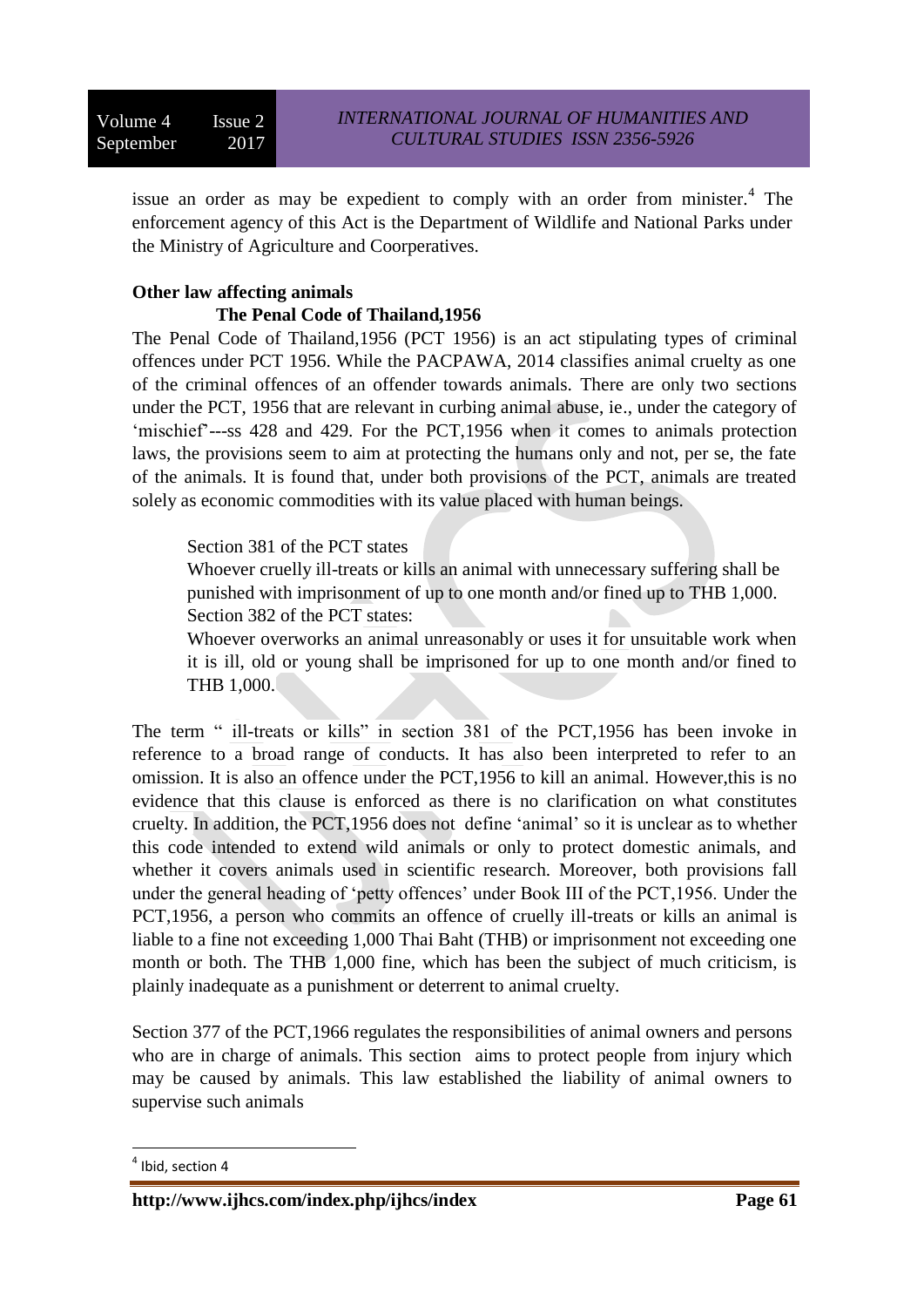so as to prevent them causing hurt or injury and nuisance to other persons and the public. To prevent public disorder, the PCT, 1966, for instance, criminalises the use of animals which cause hurt or injury to others.

## **Conclusion**

In conclusion, animal cruelty laws of Thailand, regardless of the new law or latest implementation, seems to be like a 'toothless tiger' where the effectiveness in curbing animal cruelty is relatively low. These laws are definitely required to improve further and should be enforced strictly by the relevant authorities. At the same time, such laws must remain flexible enough to reflect changes in public opinion, in order to safeguard the welfare of defenseless animals. It is important, however, to not leave such a wide concept undefined.